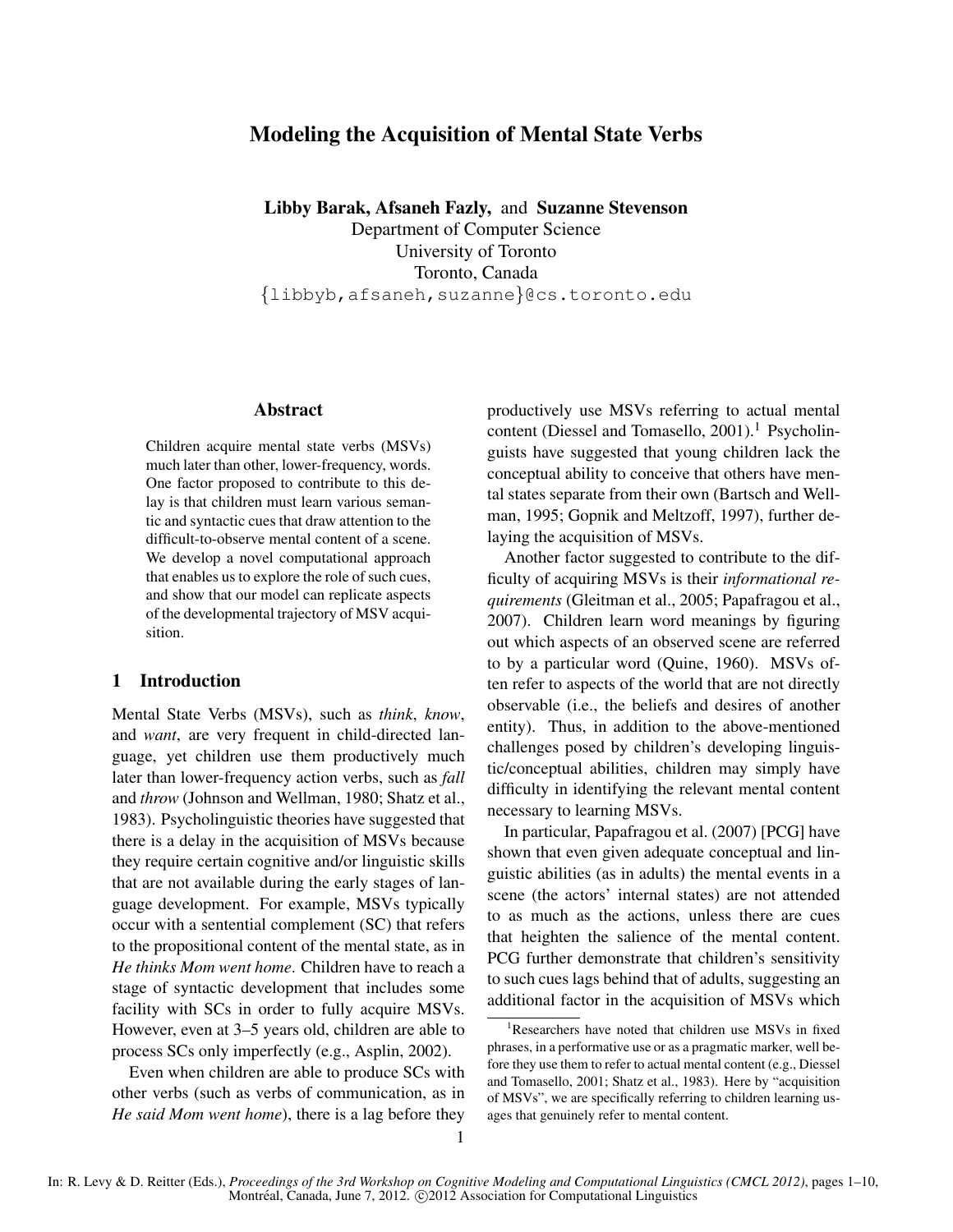is the developmental change in how strongly such cues are associated with the relevant mental content.

We develop a computational model of MSV acquisition (the first, to our knowledge) to further illuminate these issues. We extend an existing model of verb argument structure acquisition (Alishahi and Stevenson, 2008) to enable the representation and processing of mental state semantics and syntax. We simulate the developmental change proposed by PCG through a gradually increasing ability in the model to appropriately attend to the mental content of a scene. In addition, we suggest that even when the learner's *semantic* representation is biased towards the action content, the learner attends to the observed SC *syntax* in an MSV utterance. This is especially important to account for the pattern of errors in child data. Our model thus extends the account of PCG to show that a probabilistic interplay of the semantic and syntactic features of a partial and somewhat erroneous perception of the input, combined with a growing ability to attend to cues indicative of mental content, can help to account for children's developmental trajectory in learning MSVs.

# 2 Background and Our Approach

To investigate the linguistic and contextual cues that could help in learning MSVs, PCG use a procedure called the Human Simulation Paradigm (originally proposed by Gillette et al., 1999). In this paradigm, subjects are put in situations intended to simulate various word learning conditions of young children. E.g., in one condition, adults watch silent videos of caregivers interacting with children, and are asked to predict the verb uttered by the caregiver. In another condition, subjects hear a sentence containing a nonce verb (e.g., *gorp*) after watching the video, and are asked what *gorp* might mean.

We focus on two factors investigated by PCG in the performance of adults and children in identifying MSVs. The first factor they investigated involved the syntactic frame used when subjects were given a sentence with a nonce verb. PCG hypothesized that an SC frame would be a cue to mental content (and an MSV), since the SC refers to propositional content. The second factor PCG examined was whether the video described a "true belief" or a "false belief" scene: A true belief scene shows an ordinary

situation which unfolds as the character in the scene expects — e.g., a little boy takes food to his grandmother, and she is there in the house as expected. The corresponding false belief scene has an unexpected outcome for the character — in this case, another character has replaced the grandmother in her bed. Here the hypothesis was that such false belief scenes would heighten the salience of mental activity in the scene and lead to greater belief verb responses in describing them.

PCG's results showed that both adults and children were sensitive to both the scene and syntax cues, but children's ability to draw on such cues was inferior to that of adults. They thus propose that the difference between children and adults is that children have not yet formed as strong an association as adults between the cues and the mental content of a scene as required to match the performance of adults. Nonetheless, their results suggest that the participating children had the conceptual and linguistic abilities required for MSVs, since they were able to produce them under conditions with sufficiently strong cues.

We simulate PCG's experiments using a novel computational approach. Following PCG, we assume that even when a learner is able to perceive the general semantic and syntactic properties of a belief scene and associated utterance, they may not attend to the mental content in every situation, and that this ability improves over time. We model a developmental change in a learner's attention to mental content: At early stages, corresponding to the state of young children, the learner largely focuses on the action aspects of a belief scene, even in the presence of an utterance using an MSV. Over time, the learner gradually increases in the ability to attend appropriately to the mental aspects of such a scene and utterance, until adult-like competence is achieved in associating the available cues with mental content.

Importantly, our work extends the proposal of PCG by bringing in evidence from other relevant studies on children's ability to process SCs. More specifically, we suggest that when children hear a sentence like *I think Mom went home*, they recognize (and record) the existence of an SC, while *at the same time* they focus on the action semantics as the main (most salient) event. In other words, we assume that children's imperfect syntactic abil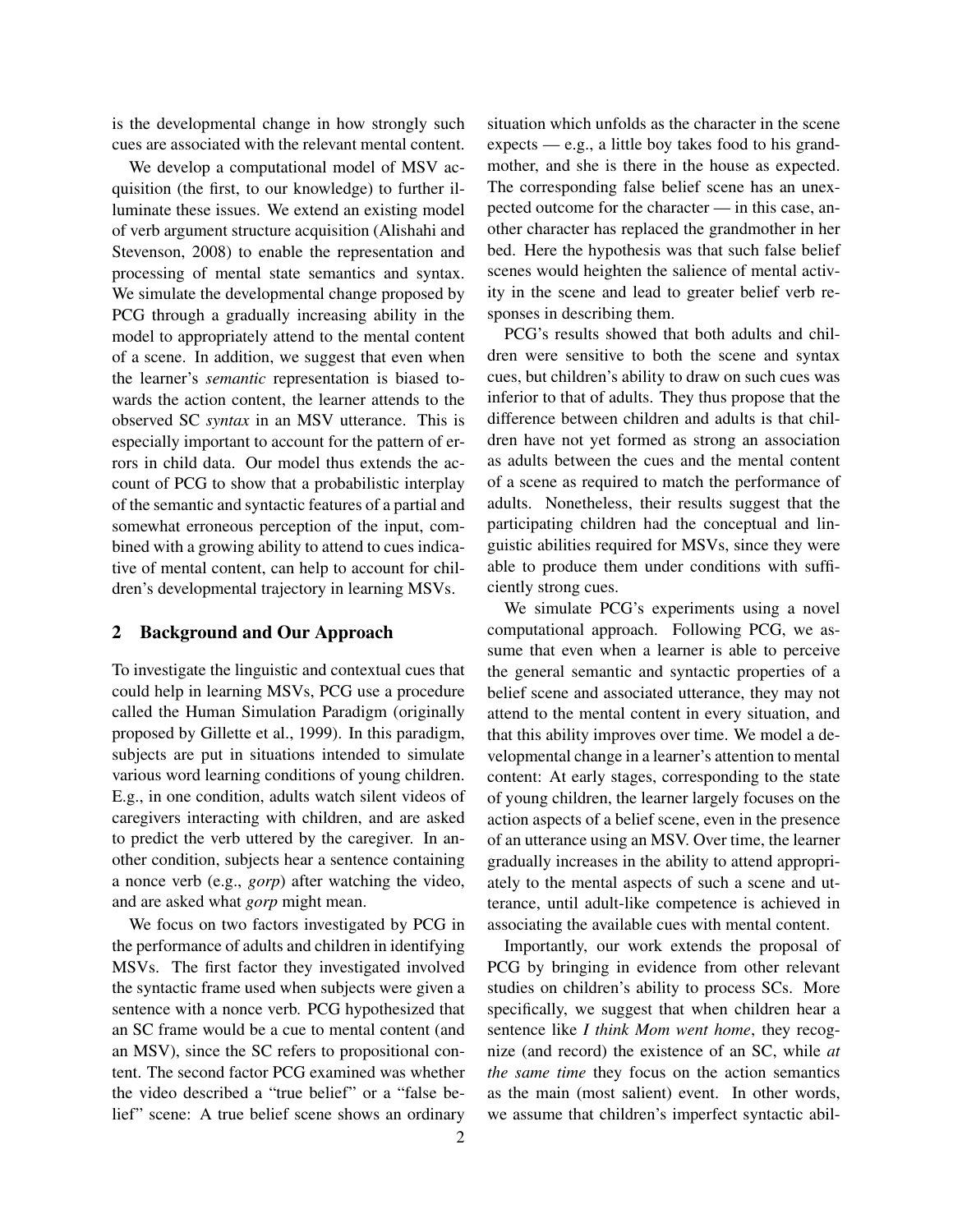ities are at least sufficient to recognize the SC usage (Nelson et al., 1989; Asplin, 2002). However, their attention is mostly directed towards the action expressed in the embedded complement, either because mental content is less easily observable than action (Papafragou et al., 2007), or due to the linguistic saliency of the embedded clause (Diessel and Tomasello, 2001; Dehe and Wichmann, 2010). As mentioned above, we model this misrepresentation by considering the possibility of not attending to mental content in a belief scene. Specifically, we assume that (i) the model is very likely to overlook the mental content at earlier stages (corresponding to children's observed behaviour); and (ii) as the model 'ages' (i.e., receives more input), its attentional abilities improve and thus the model is more likely to focus on the mental content as the main proposition. Our results suggest that these changes to the model lead to a match between our model's behaviour and PCG's differential results for children and adults.

#### 3 The Computational Model

A number of computational models have examined the role of interacting syntactic and semantic cues in the acquisition of verb argument structure (e.g., Niyogi, 2002; Buttery, 2006; Alishahi and Stevenson, 2008; Perfors et al., 2010; Parisien and Stevenson, 2011). However, to our knowledge no computational model has addressed the developmental trajectory in the acquisition of MSVs. Here we extend the verb argument structure acquisition model of Alishahi and Stevenson (2008) to enable it to account for MSV acquisition. Specifically, we use their core Bayesian learning algorithm, but modify the input processing component to reflect a developmental change in attention to the mental state content of an MSV usage and its consequent representation, as noted above.

We use this model for the following reasons: (i) it focuses on argument structure learning, and the interplay between syntax and semantics, which are key to MSV acquisition; (ii) it is probabilistic and hence can naturally capture gradient responses to different cues; and (iii) it is incremental, which allows us to investigate changes in behaviour over time. We first give an overview of the original model, and then explain our extensions.

#### 3.1 Model Overview

The input to the model is a sequence of utterances (what the child hears), each paired with a scene (what the child perceives); see Table 1 for an example. First, the *frame extraction component* of the model extracts from the input pair a *frame* a collection of *features*. We use features that include both semantic properties ('event primitives' and 'event participants') and syntactic properties ('syntactic pattern' and 'verb count'). See Table 2 for examples of two possible frames extracted from the pair in Table 1. Second, the *learning component* of the model incrementally clusters the extracted frames one by one. These clusters correspond to *constructions* that reflect probabilistic associations of semantic and syntactic features across similar usages, such as an agentive intransitive or causative transitive. The model can use these associations to simulate various language tasks as the prediction of a missing feature given others. For example, to simulate the human simulation paradigm setting, we can use the model to predict a missing verb on the basis of the available semantic and syntactic information (as in Alishahi and Pyykkonen, 2011).

#### 3.2 Algorithm for Learning Constructions

The model clusters the input frames into constructions on the basis of their overall similarity in the values of their features. Importantly, the model learns these constructions incrementally, considering the possibility of creating a new construction for a given frame if the frame is not sufficiently similar to any of the existing constructions. Formally, the model finds the best construction (including a new one) for a given frame  $F$  as in:

$$
BestConstruction(F) = \underset{k \in Constructions}{\operatorname{argmax}} P(k|F)
$$
\n(1)

where  $k$  ranges over all existing constructions and a new one. Using Bayes rule:

$$
P(k|F) = \frac{P(k)P(F|k)}{P(F)} \propto P(k)P(F|k) \quad (2)
$$

The prior probability of each construction  $P(k)$  is estimated as the proportion of observed frames that are in  $k$ , assigning a higher prior to constructions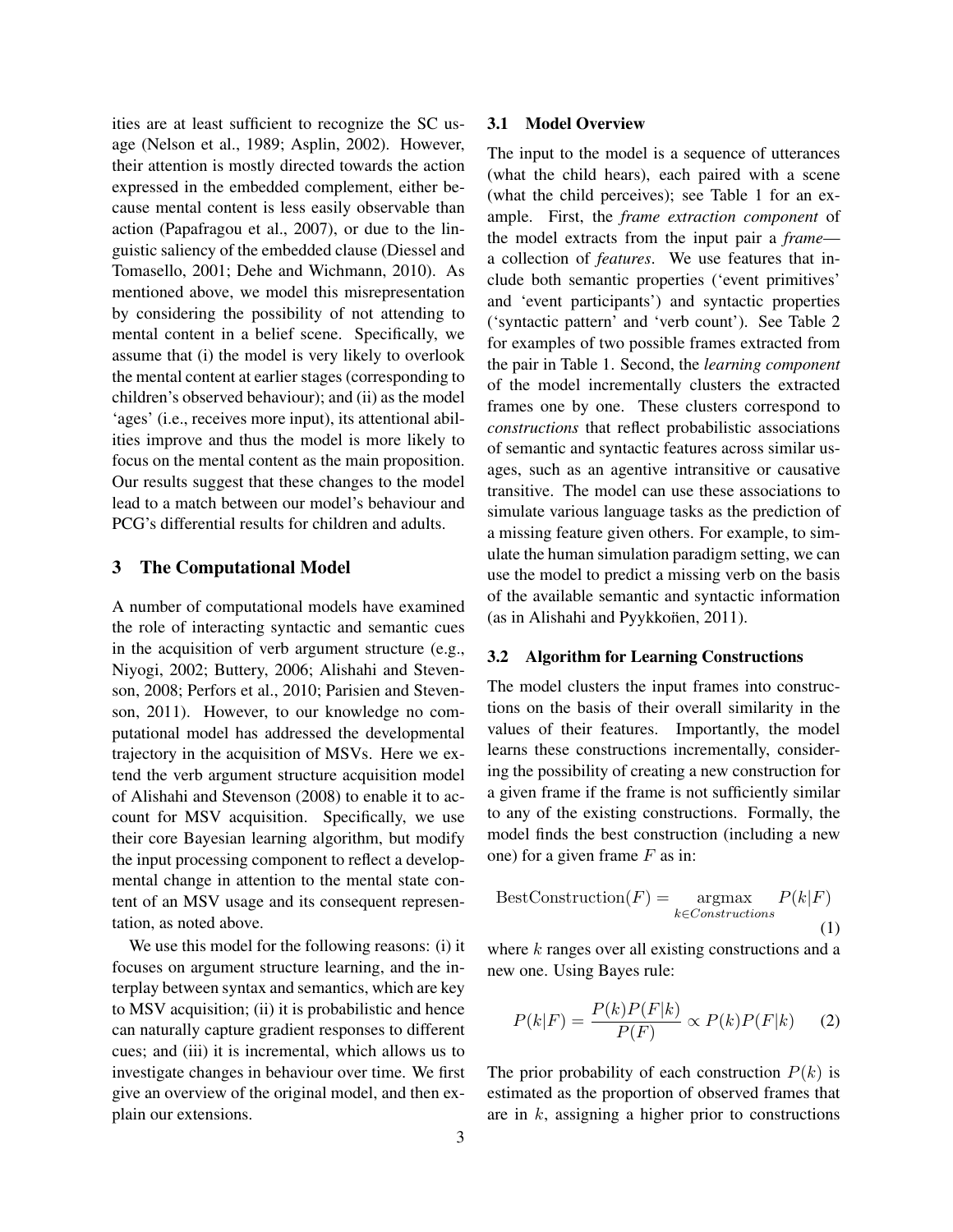$\mathrm{Think}_{[state, consider, cognitive]}(\mathrm{I}_{[experiment,considerer],Considering}, \mathrm{GO}_{[physical,act,move]}(\mathrm{MOM}_{[agent,actor,change]}, \mathrm{HOME}_{[location,destination]}))$ *I think Mom went home.*

| $\alpha$ ) interpretation r (intental event is attended to) |                                         |                    | $\sigma$ ) microfediums (mental cyclic not attentic |  |
|-------------------------------------------------------------|-----------------------------------------|--------------------|-----------------------------------------------------|--|
| main predicate                                              | think                                   | main predicate     | g0                                                  |  |
| other predicate                                             | go                                      | other predicate    | think                                               |  |
| event primitives                                            | state, consider, cogitate $\}$          | event primitives   | $\{physical, act, move\}$                           |  |
| event participants                                          | $experiencer, perceiver, considerer\}$  | event participants | [agent, actor, change]                              |  |
|                                                             | $preposition, action, perceive a label$ |                    | $location, destination\}$                           |  |
| syntactic pattern                                           | $arg1$ <i>verb</i> $arg-S$              | syntactic pattern  | $arg1$ <i>verb</i> $arg-S$                          |  |
| verb count                                                  |                                         | verb count         |                                                     |  |

Table 1: A sample Scene–Utterance input pair.

(a) Interpretation#1 (mental event is attended to) (b) Interpretation#2 (mental event not attended to)

| think                                      | main predicate     | g0                        |
|--------------------------------------------|--------------------|---------------------------|
| go                                         | other predicate    | think                     |
| state, consider, cogitate $\}$             | event primitives   | $physical, act, move\}$   |
| $experiencer, perceiver, considerer\}$     | event participants | $agent, actor, change\}$  |
| $\{$ preposition, action, perceivable $\}$ |                    | $localion, destination\}$ |
| arg1 <i>verb</i> arg-S                     | syntactic pattern  | $arg1$ verb $arg-S$       |
|                                            | verb count         |                           |

Table 2: Two frames extracted from the scene–utterance pair in Table 1. The bottom left and right panels of the table describe the two possible interpretations given the input pair. (a) Interpretation#1 assumes that the mental event is the focus of attention. Here think is interpreted as the main predicate, which the event primitives and participants refer to. (b) Interpretation#2 assumes that attention is mostly directed to the physical action in the scene, and thus go is taken to be the main predicate, which also determines the extracted event primitives and participants. Note that for both interpretations, the learner is assumed to perceive the utterance in full, thus both verbs are heard in the context of the sentential complement syntax (i.e., syntactic pattern with SC and 2 verbs), without fully extracting the syntactic relations between the clauses.

that are more entrenched (i.e., observed more frequently). The likelihood  $P(F|k)$  is estimated based on the values of features in  $F$  and the frames in  $k$ :

$$
P(F|k) = \prod_{i \in frameFeatures} P_i(j|k) \tag{3}
$$

where *i* refers to the  $i^{th}$  feature of F and j refers to its value. The conditional probability of a feature i to have the value j in construction k,  $P_i(j|k)$ , is calculated with a smoothed version of:

$$
P_i(j|k) = \frac{\text{count}_i(j,k)}{n_k} \tag{4}
$$

where  $\text{count}_i(j, k)$  reflects the number of times feature i has the value j in construction k, and  $n_k$  is the number of frames in  $k$ . We have two types of features: single-valued and set-valued. The result of the  $\text{count}_i$  operator for a single-valued feature is based on exact match to the value  $i$ , while the result for a set-valued feature is based on the degree of overlap between the compared sets, as in the original model.

# 3.3 Modeling Developmental Changes in Attending to Mental Content

We extend the model above to account for the increase in the ability to attend to cues associated with MSVs, as observed by PCG. In addition, we propose that children's representation of this situation includes the observed syntax of the MSV. That is, children do not simply ignore the MSV usage, focusing only on the action expressed in its complement — they must also note that this action semantics occurs in the context of an SC usage.

To adapt the model in these ways, we change the frame extraction component to allow two possible interpretations for a mental event input. First, to reflect PCG's proposal, we incorporate a mechanism into the model's frame-extraction process that takes into account the probability of attending to mental content. Specifically, we assume that when presented with an input pair containing an MSV, as in Table 1, a learner attends to the perceptually salient action/state expressed in the complement (here Go) with probability  $p$ , and to the nonperceptually salient mental event expressed in the main verb (here Think) with probability  $1 - p$ . This probability  $p$  is a function over time, corresponding to the observed developmental progression. At very early stages,  $p$  will be high (close to 1), simulating the much greater saliency of physical actions compared to mental events for younger children. With subsequent input,  $p$  will decrease, giving more and more attention to the mental content of a scene with a mental event, gradually approaching adult-like abilities.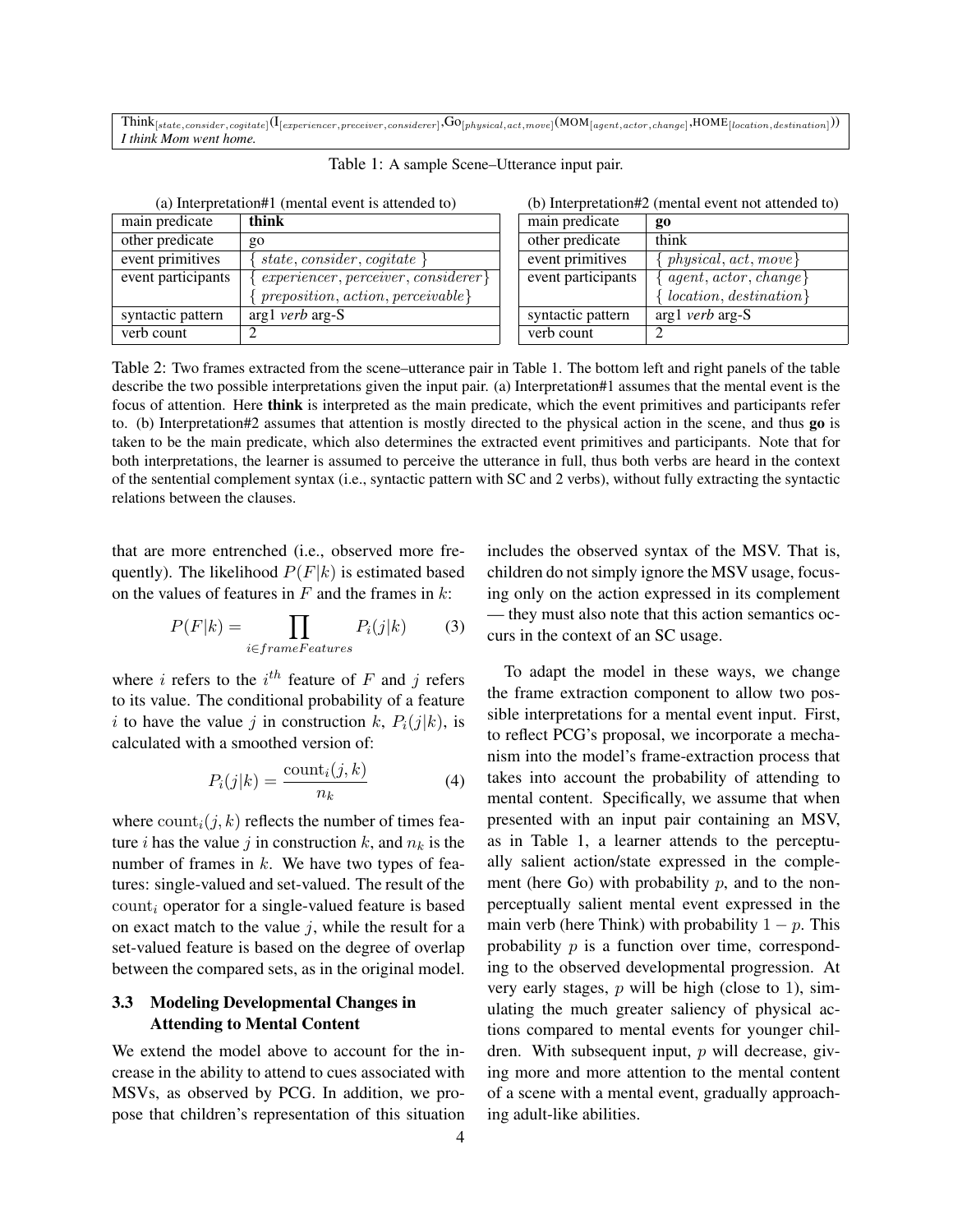We adopt the following function for  $p$ :

$$
p = \frac{1}{\delta \cdot t + 1}, \quad 0 < \delta \ll 1 \tag{5}
$$

where  $t$  is the current time, expressed as the total number of scene–utterance pairs observed thus far by the model, and the parameter  $\delta$  is set to a small value to assign a high probability to the physical action interpretation of the scene in the initial stages of learning (when  $t$  is small).

We must specify the precise make-up of the frames that correspond to the two possible interpretations considered with probability p and  $1 - p$ . PCG state only that children and adults differentially attend to the action vs. mental content of the scene. We operationalize this by forming two possible frames in response to an MSV usage. We propose that one of the frames (with probability  $1-p$ ) is the interpretation of the mental content usage, as in Table 2(a). However, we extend the account of PCG by proposing that the other frame considered is not simply a standard representation of an action scene– utterance pair. Rather, we suggest that the interpretation of an MSV scene–utterance pair that focuses on the action semantics does so *within the context of the SC syntax*, given the assumed stage of linguistic abilities of the learner. This leads to the frame (with probability  $p$ ) as in Table 2(b), which represents the action semantics within a two-verb construction associated with the SC syntax.

#### 4 Experimental Setup

#### 4.1 Input Data

We generate artificial corpora for our simulations, since we do not have access to sufficient data of actual utterances paired with scene representations. In order to create naturalistic data that resembles what children are exposed to, we follow the approach of Alishahi and Stevenson (2008) to build an inputgeneration lexicon that has the distributional properties of actual child-directed speech (CDS). Their original lexicon contains only high-frequency physical action verbs that appear in limited syntactic patterns. Our expanded lexicon also includes mental state, perception, and communication verbs, all of which can appear with SCs.

We extracted our verbs and their distributional properties from the child-directed speech of 8 children in the CHILDES database (MacWhinney, 2000).<sup>2</sup> We selected 28 verbs from different semantic classes and different frequency ranges: 12 physical action verbs taken from the original model (*come, go, fall, eat, play, get, give, take, make, look, put, sit*), 6 perception and communication verbs (*see, hear, watch, say, tell, ask*), 5 belief verbs (*think, know, guess, bet, believe*), and 5 desire verbs (*want, wish, like, mind, need*). For each verb, we manually analyzed a random sample of 100 CDS usages (or all usages if fewer than 100) to extract distributional information about its argument structures.

We construct the input-generation lexicon by listing each of the 28 verbs (i.e. the 'main predicate'), along with its overall frequency, as well as the frequency with which it appears with each argument structure. Each entry contains values of the syntactic and semantic features (see Table 2 for examples), including 'event primitives', 'event participants', 'syntactic pattern', and 'verb count'. By including these features, we assume that a learner is capable of understanding basic syntactic properties of an utterance, including word syntactic categories (e.g., noun and verb), word order, and the appearance of SCs (e.g., Nelson et al., 1989). We also assume that a learner has the ability to perceive and conceptualize the general semantic properties of events — including mental, perceptual, communicative, and physical actions — as well as those of the event participants. Values for the semantic features (the event primitives and event participants) are taken from Alishahi and Stevenson (2008) for the action verbs, and from several sources including VerbNet (Kipper et al., 2008) and Dowty (1991) for the additional verbs.

For each simulation in our experiments (explained below), we use the input-generation lexicon to automatically generate an input corpus of scene– utterance pairs that reflects the observed frequency distribution in CDS.<sup>3</sup> For an input utterance that contains an MSV, we randomly pick one of the action verbs as the verb appearing within the sentential complement (the 'other predicate').

<sup>&</sup>lt;sup>2</sup>Corpora of Brown (1973); Suppes (1974); Kuczaj (1977); Bloom et al. (1974); Sachs (1983); Lieven et al. (2009).

 $3$ The model does not use the input-generation lexicon in learning.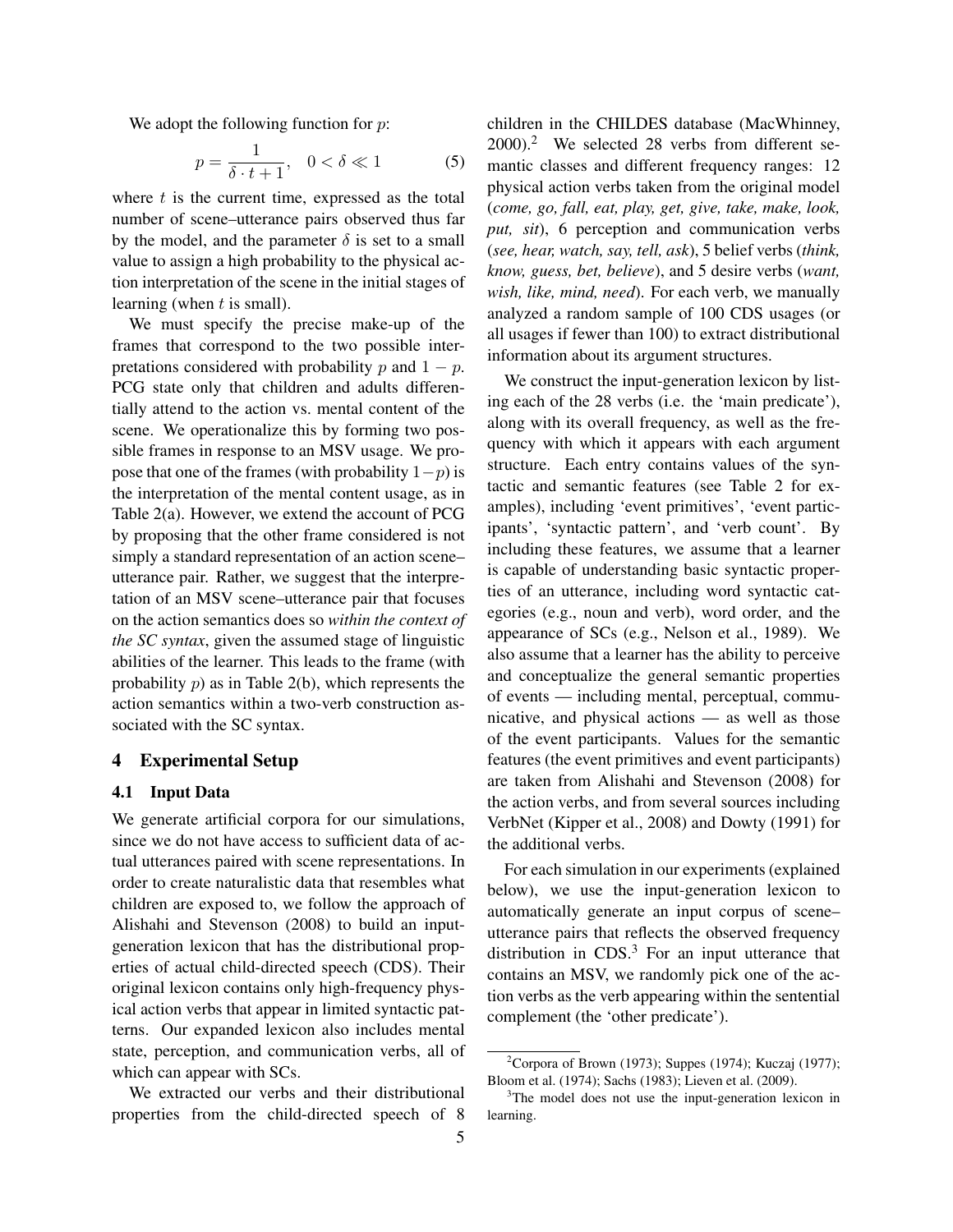#### 4.2 Setup of Simulations

We perform simulations by training the model on a randomly generated input corpus, and examining changes in its performance over time with periodic tests. Specifically, we perform simulations of the verb identification task in the human simulation paradigm as follows: At each test point, we present the model with a *partial test frame* with missing predicate (verb) values, and different amounts of information for the other features. The tests correspond to the scenarios in the original experiments of PCG, where each scenario is represented by a partial frame as follows:

- 1. scene-only scenario: Corresponds to subjects watching a silent video depicting either an Action or a Belief scene. Our test frame includes values for the semantic features (event primitives and event participants) corresponding to the scene type, but no syntactic features.
- 2. syntax-only scenario: Corresponds to subjects hearing either an SC or a non-SC utterance. The test frame includes the corresponding syntactic pattern and verb count of the utterance type heard, but no semantic features.
- 3. syntax & scene scenario: Corresponds to subjects watching a silent video (with Action or Belief content), and hearing an associated (non-SC or SC) utterance. The test frame includes all the relevant syntactic and semantic features.

We perform 100 simulations, each on 15000 randomly-generated training frames, and examine the type of verbs that the model predicts in response to test frames for the three scenarios. For each scenario and each simulation, we generate a test frame by including the relevant feature values of a randomly-selected physical action or belief verb usage from the input-generation lexicon.

PCG code the individual verb responses of their human subjects into various verb classes. To analogously code our model's response to each test frame, we estimate the likelihood of each of two verb groups, Belief and Action, $4$  by summing over the



Figure 1: Likelihood of Belief verb prediction given Action or Belief input.

likelihood of all the verbs in that group. In the results below, these likelihood scores are averaged for each test point over the 100 simulations.

When our model is presented with a test frame containing a Belief scene, we assume that the model (like a language learner) may not attend to the mental content, resulting in one of the two interpretations described in Section 3.3 (see Table 2). We thus calculate the verb class likelihoods using a weighted average of the verbs predicted under the two interpretations. Following PCG, we test our model with two types of Belief scenes: True Belief and False Belief, with the latter having a higher level of belief saliency. We model the difference between these two scene types as a difference in the probabilities of perceiving the two interpretations, with a higher probability for the belief interpretation given a False Belief test frame. In the experiments presented here, we set this probability to 80% for False Belief, and to 60% (just above chance) for True Belief. (Unlike in training, where we assume a change over time in the probability of a belief interpretation, for each presentation of the test frame we use the same probabilities of the two interpretations.)

#### 5 Experimental Results

We present two sets of results: In Section 5.1, we examine the role of syntactic and semantic cues in MSV identification, by comparing the likelihoods of the model's Belief verb predictions across the three scenarios. Here we test the model after processing 15000 input frames, simulating an adult-like behaviour (as in PCG). At this stage, we present the model with an Action test frame (Action scene and/or Transitive syntax), or a Belief test frame

<sup>&</sup>lt;sup>4</sup>The Action verbs include action, communication, and perception verbs, as in PCG. Verbs from the desire group are not considered here, also as in PCG.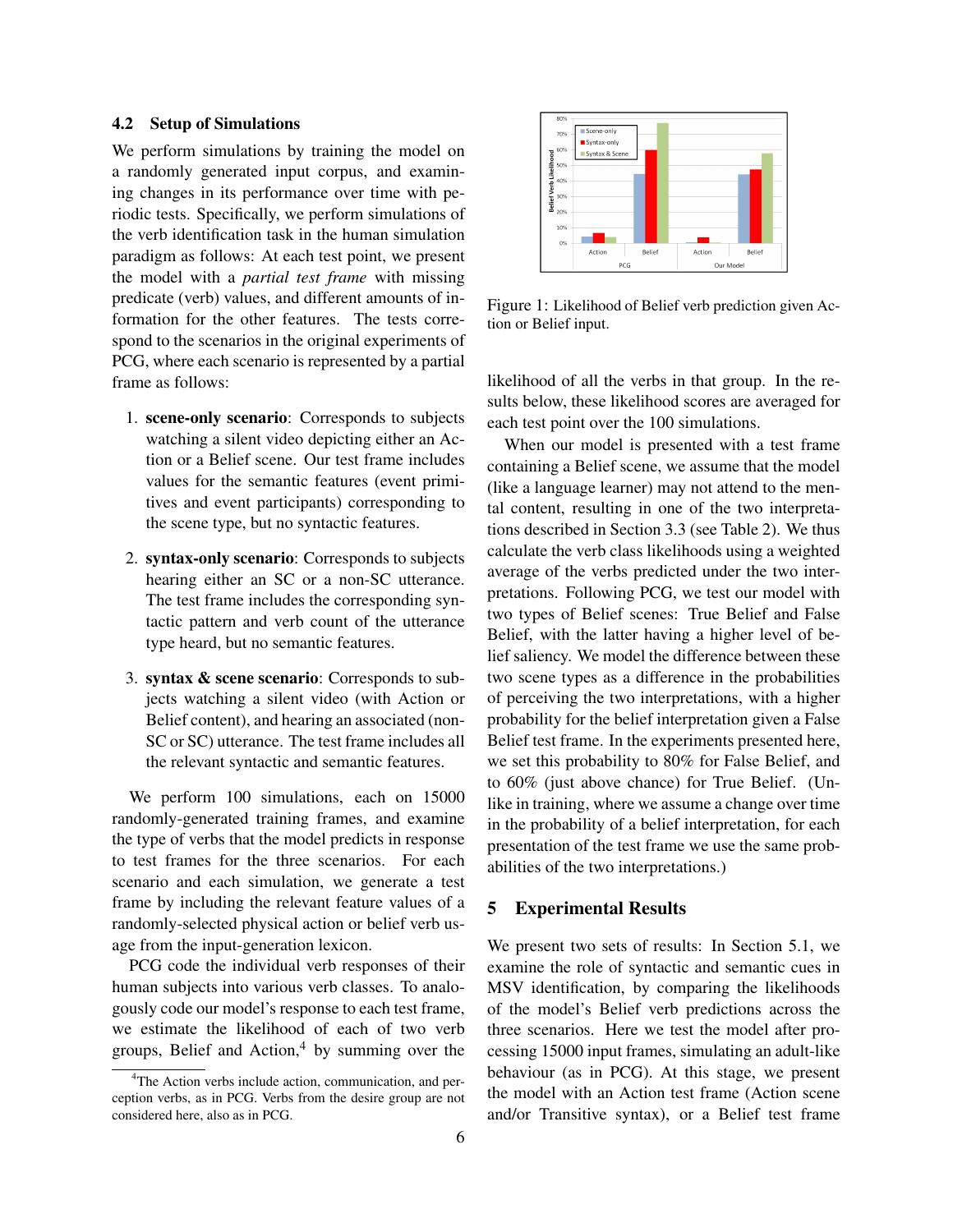(False Belief scene and/or SC syntax). In Section 5.2, we look into the role of semantic cues that enhance belief saliency, by comparing the likelihoods of Belief vs. Action verb predictions in the syntax & scene scenario. The test frames depict either a True Belief or a False Belief scene, paired with an SC utterance. Here, we test our model periodically to examine the developmental pattern of MSV identification, comparing our results with the difference in the behaviour of children and adults in PCG.

#### 5.1 Linguistic Cues for Belief Verb Prediction

The left side of Figure 1 presents the results of PCG (for adult subjects); the right side shows the likelihood of Belief verb prediction by our model. Similar to the results of PCG, our model's likelihood of Belief verb prediction is extremely low when given an Action test frame (Action scene and/or Transitive syntax), whereas it is much higher when the model is presented with a Belief test frame (False Belief scene and/or SC syntax). Moreover, as in PCG, when the model is tested with Belief content, the lowest likelihood is for the scene-only scenario and the highest is for the syntax & scene scenario.

PCG found, somewhat surprisingly, that the syntax-only scenario was more informative for MSV prediction than the scene-only scenario. Our results replicate this finding, which we believe is due to the way our Bayesian clustering groups verb usages together. Non-SC usages of MSVs are often grouped with action verbs that frequently appear with non-SC syntax, and this results in constructions with mixed (action and belief) semantics. When using MSV semantic features to make the verb prediction, the action verbs get a higher likelihood based on such mixed constructions. However, the frequent usage of MSVs with SC results in entrenched constructions of mostly MSVs. Although other verbs, such as *see* and *say*, may also be used with SC syntax, they are grouped with verbs such as *watch* and *tell* into constructions with mixed (SC and non-SC) syntax. When given SC syntax in verb prediction, the more coherent MSV constructions result in a high likelihood of predicting Belief verbs.

#### 5.2 Belief Saliency in Verb Prediction

Figure 2(a) shows the PCG results, for children and adults, and for True Belief and False Belief.



Figure 2: Verb class likelihood: (a) PCG results for adults and children (aged 3;7–5;9); (b) Model's results given True Belief; (c) Model's results given False Belief.

Figures 2(b) and (c) present the likelihoods of the model's Belief vs. Action verb prediction, over time, for True and False Belief situations (True/False Belief scene and SC syntax), respectively. We first compare the responses of our model at the final stage of training to those of adults in PCG. At this stage, the model's verb predictions (for both True and False Belief) follow a similar trend to that of adult subjects in PCG. The likelihood of Belief verbs is much higher than the likelihood of Action verbs given a False Belief situation. Moreover, the likelihood of Belief verbs is higher given a False Belief situation, compared to a True Belief situation.

Next, we compare the developmental pattern of Belief/Action verb predictions in the model with the difference in behaviour of children and adults in PCG. We focus on the model's responses after pro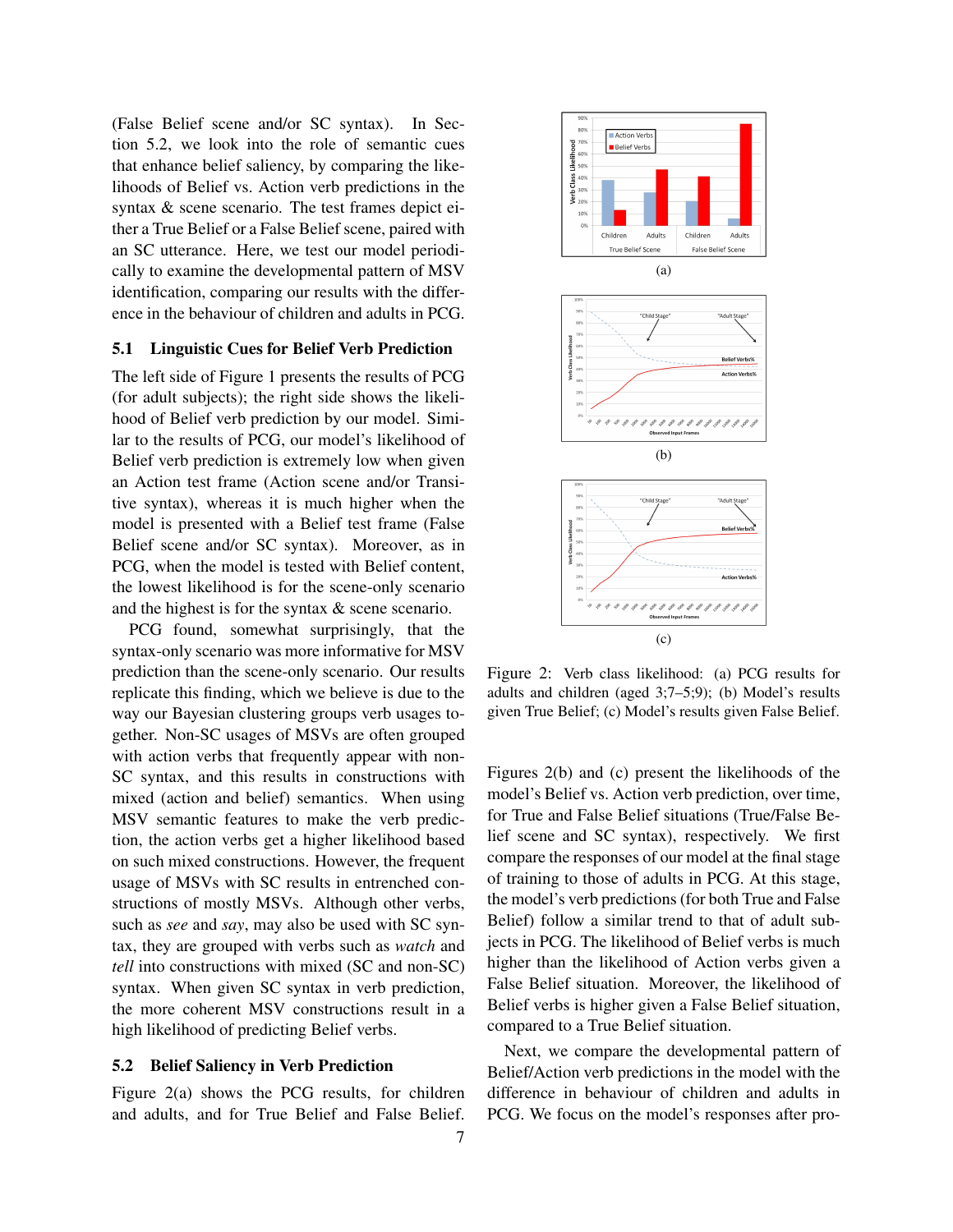cessing about 3000 input pairs, as it corresponds to the trends observed for the children in PCG. At this stage, the likelihood of Belief verbs is lower than that of Action verbs for the True Belief situation, but the pattern is reversed for False Belief; a pattern similar to children's behaviour in PCG (see Figure 2(a)). As in PCG, the likelihood of Belief verb predictions in our model is higher than that of Action verbs for the False Belief situation, in both "child" and "adult" stages, with a larger difference as the model 'ages' (i.e., processes more input). For the True Belief situation also the pattern is similar to that of PCG: Belief verbs are less likely than Action verbs to be predicted at early stages, but as the model receives more input, the likelihood of Belief verbs becomes slightly higher than that of Action verbs.

PCG's hypothesis of greater attention to the action content of a scene implicitly implies that children focus on the action semantics and syntax of the embedded SC of a Belief verb. We have suggested instead that the focus is on the action semantics within the context of the SC syntax of the MSV. To directly evaluate the necessity of our latter assumption, we performed a simulation using both action syntax and semantics to represent the physical interpretation of the belief scene. Specifically, the syntactic features in this representation were non-SC structure with only one verb. Based on these settings, the model predicted high likelihood for the Belief verbs from a very early stage, not showing the same delayed acquisition pattern exhibited by PCG's results. This result suggests that the SC syntax plays an important role in MSV acquisition.

#### 6 Discussion

Various studies have considered why mental state verbs (MSVs) appear relatively late in children's productions (e.g., Shatz et al., 1983; Bartsch and Wellman, 1995). The Human Simulation Paradigm has revealed that adult participants tend to focus on the physical action cues of a scene (Gleitman et al., 2005). PCG's results further show that cues emphasizing mental content lead to a significant increase in MSV responses in such tasks. Moreover, they show that a sentential complement (SC) structure is a stronger cue to an MSV than the semantic cues emphasizing mental content.

In this paper we adapt a computational Bayesian model to analyze such semantic and syntactic cues in the ability of children to identify them. We simulate an attentional mechanism of the growing sensitivity to mental content in a scene into the model. We show that both the ability to observe the obscure mental content and the ability to recognize the use of an SC structure are essential to replicate PCG's observations. Moreover, our results predict the strong association of MSVs to the SC syntax, for the first time (to our knowledge) in a computational model.

Children often use verbs other than MSVs in experimental settings in which MSVs would be the appropriate or correct verb choice (Asplin, 2002; Kidd et al., 2006; Papafragou et al., 2007). Our model presents similar variability in verb choice. One underlying cause of this behaviour in the model is its association of action semantics to SC syntax, due to the tendency to observe the physical cues in a scene associated with an utterance using an MSV with an SC. Preliminary results (not reported here) imply that the association of perception and communication verbs that frequently appear with SC contribute to this pattern of verb choice (see de Villiers, 2005, for theoretical support). Our results require further work to fully understand this behaviour.

Finally, our model will facilitate future work in regards to the *performative usage* of MSVs, in which MSVs do not indicate mental content, but rather direct the conversation. Several studies (e.g., Diessel and Tomasello, 2001; Howard et al., 2008), have referred to the role performative use likely plays in MSV acquisition, since the first MSV usages by children are performative. The semantic properties MSVs take in performative usages is not currently represented in our lexicon. However, the physical interpretation of the mental scene that we have used in our experiments here is similar to the performative usage: i.e., the main perceived action and the observed syntactic structure are the same. At the moment, our results imply that the association of MSVs with their genuine mental meaning is delayed by interpretations of the mental scene which overlook the mental content. In the future, we aim to incorporate the semantic representation of performative usages to better analyze their effect on MSV acquisition.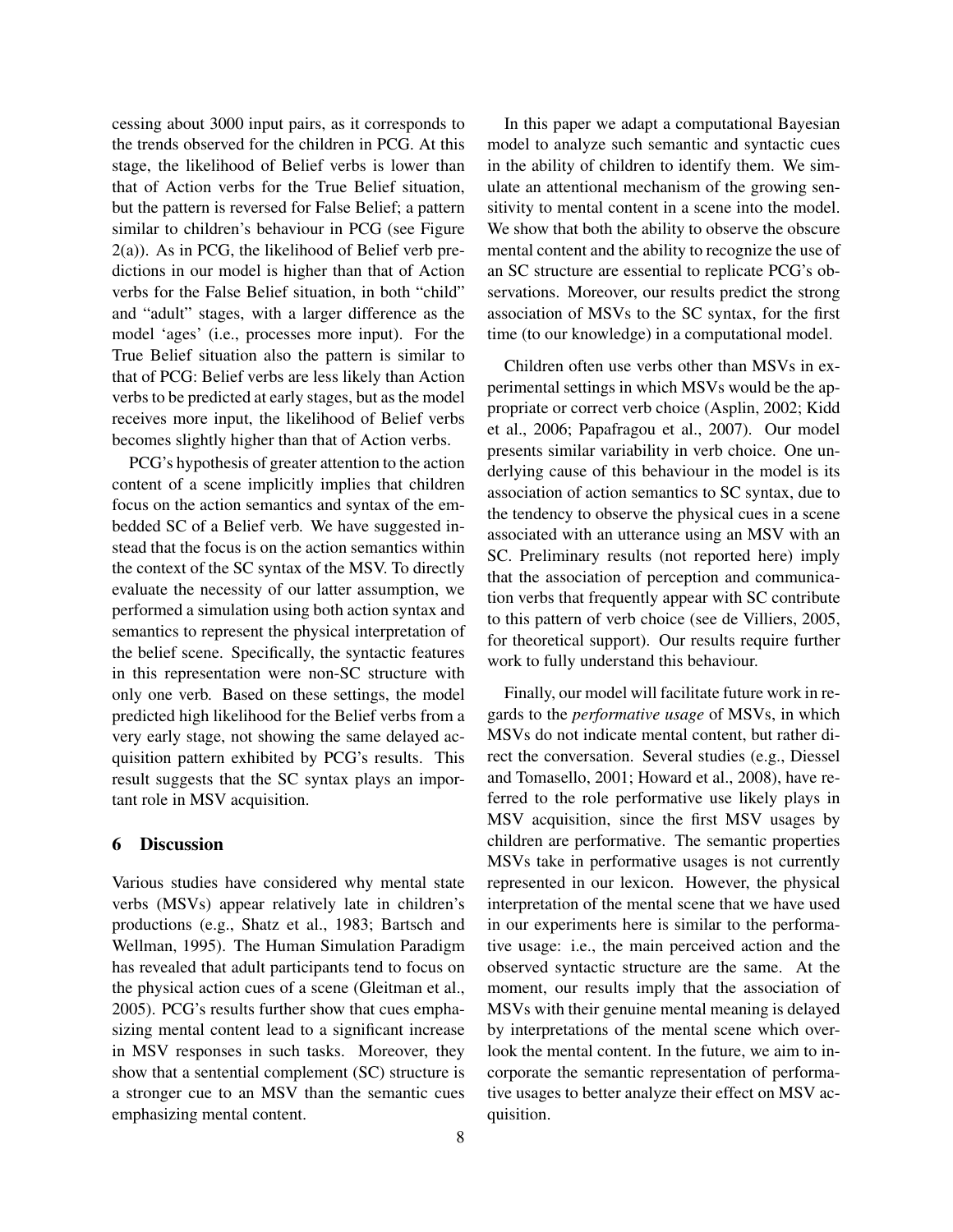# References

- Afra Alishahi and Pirita Pyykkonen. 2011. The onset of syntactic bootstrapping in word learning: Evidence from a computational study. In *Proceedings of the 33st Annual Conference of the Cognitive Science Society*.
- Afra Alishahi and Suzanne Stevenson. 2008. A computational model of early argument structure acquisition. *Cognitive Science*, 32(5):789–834.
- Kristen N. Asplin. 2002. *Can complement frames help children learn the meaning of abstract verbs?* Ph.D. thesis, UMass Amherst.
- Karen Bartsch and Henry M. Wellman. 1995. Children talk about the mind.
- Lois Bloom, Lois Hood, and Patsy Lightbown. 1974. Imitation in language development: If, when, and why. *Cognitive Psychology*, 6(3):380– 420.
- Roger Brown. 1973. *A first language: The early stages.* Harvard U. Press.
- Paula J. Buttery. 2006. Computational models for first language acquisition. Technical Report UCAM-CL-TR-675, University of Cambridge, Computer Laboratory.
- Jill G. de Villiers. 2005. Can language acquisition give children a point of view. In *Why Language Matters for Theory of Mind*, pages 199–232. Oxford University Press.
- Nicole Dehe and Anne Wichmann. 2010. Sentenceinitial I *think (that)* and *i believe (that)*: Prosodic evidence for use as main clause, comment clause and dicourse marker. *Stuides in Language*, 34(1):36–74.
- Holger Diessel and Michael Tomasello. 2001. The acquisition of finite complement clauses in english: A corpus-based analysis. *Cognitive Linguistics*, 12(2):97–142.
- David Dowty. 1991. Thematic Proto-Roles and Argument Selection. *Language*, 67(3):547–619.
- Jane Gillette, Lila Gleitman, Henry Gleitman, and Anne Lederer. 1999. Human simulations of lexical acquisition. *Cognition*, 73(2):135–176.
- Lila R. Gleitman, Kimberly Cassidy, Rebecca Nappa, Anna Papafragou, and John C. Trueswell.

2005. Hard words. *Language Learning and Development*, 1(1):23–64.

- Alison Gopnik and Andrew N. Meltzoff. 1997. Words, thoughts, and theories.
- Alice A. Howard, Lara Mayeux, and Letitia R. Naigles. 2008. Conversational correlates of children's acquisition of mental verbs and a theory of mind. *First Language*, 28(4):375.
- Carl Nils Johnson and Henry M. Wellman. 1980. Children's developing understanding of mental verbs: Remember, know, and guess. *Child Development*, 51(4):1095–1102.
- Evan Kidd, Elena Lieven, and Michael Tomasello. 2006. Examining the role of lexical frequency in the acquisition and processing of sentential complements. *Cognitive Development*, 21(2):93–107.
- Karin Kipper, Anna Korhonen, Neville Ryant, and Martha Palmer. 2008. A large-scale classification of English verbs. *Language Resources and Evaluation*, 42(1):21–40–40.
- A. Kuczaj, Stan. 1977. The acquisition of regular and irregular past tense forms. *Journal of Verbal Learning and Verbal Behavior*, 16(5):589–600.
- Elena Lieven, Dorothe Salomo, and Michael ´ Tomasello. 2009. Two-year-old children's production of multiword utterances: A usage-based analysis. *Cognitive Linguistics*, 20(3):481–507.
- Brian MacWhinney. 2000. *The CHILDES project: Tools for analyzing talk*, volume 2. Psychology Press.
- Deborah G. Kemler Nelson, Kathy Hirsh-Pasek, Peter W. Jusczyk, and Kimberly Wright Cassidy. 1989. How the prosodic cues in motherese might assist language learning. *Journal of child Language*, 16(1):55–68.
- Sourabh Niyogi. 2002. Bayesian learning at the syntax-semantics interface. In *Proceedings of the 24th Annual Conference of the Cognitive Science Society*.
- Anna Papafragou, Kimberly Cassidy, and Lila Gleitman. 2007. When we think about thinking: The acquisition of belief verbs. *Cognition*, 105(1):125–165.
- Christopher Parisien and Suzanne Stevenson. 2011. Generalizing between form and meaning using

9